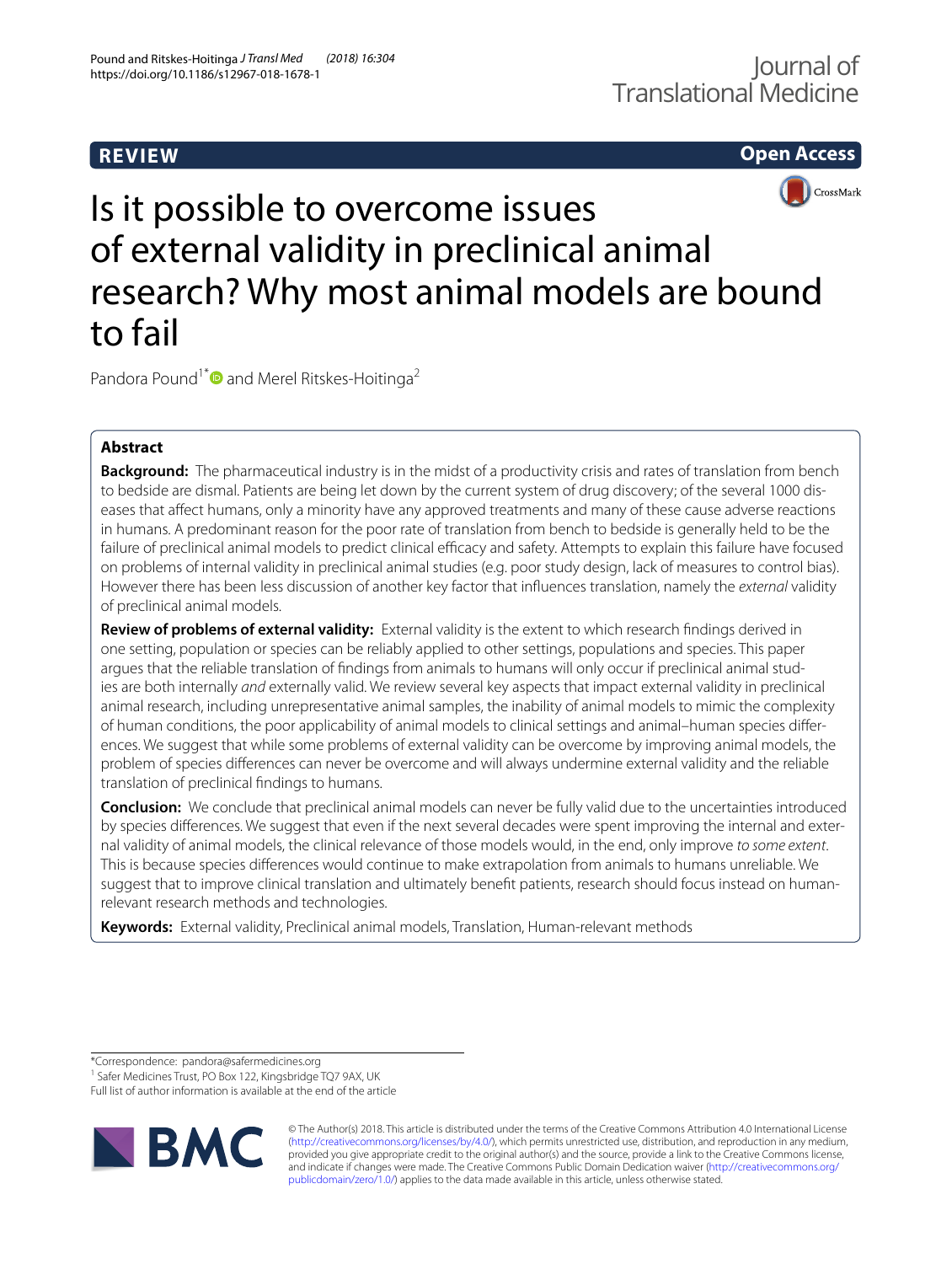## **Introduction**

Few would dispute that the pharmaceutical industry is in the midst of a productivity crisis  $[1-7]$  $[1-7]$  $[1-7]$  or that rates of translation from bench to bedside are dismal [\[8–](#page-5-2)[15](#page-6-0)]. Similarly, few would disagree that patients are being let down by the current system of drug discovery. Evidence suggests that current levels of investment in pharmaceutical drugs are out of proportion to their impact in terms of value for money or population health  $[16]$ . There is not a drug for every disease; several thousand diseases afect humans, of which only about 500 are estimated to have any approved treatments [\[17\]](#page-6-2). Many of the treatments that do exist cause dangerous and undesirable reactions in humans  $[18]$  $[18]$  $[18]$ . This failure of the drug discovery system not only lets down patients but also uses an enormous amount of resources that could likely be better spent  $[19]$  $[19]$ . The failure of the current drug discovery model is an issue of global importance for human health. However, the frst step towards resolving this issue is to identify what is going wrong.

While many factors contribute to the poor rates of translation from bench to bedside (including fawed clinical trials [[20\]](#page-6-5)), a predominant reason is generally held to be the failure of preclinical animal models to predict clinical efficacy  $[4, 6, 9, 14, 21]$  $[4, 6, 9, 14, 21]$  $[4, 6, 9, 14, 21]$  $[4, 6, 9, 14, 21]$  $[4, 6, 9, 14, 21]$  $[4, 6, 9, 14, 21]$  $[4, 6, 9, 14, 21]$  $[4, 6, 9, 14, 21]$  $[4, 6, 9, 14, 21]$  $[4, 6, 9, 14, 21]$  $[4, 6, 9, 14, 21]$  and safety  $[22, 23]$  $[22, 23]$  $[22, 23]$ . Efficacy and safety issues account for the majority of failures (52% and 24% respectively) at Phases II and III of clinical trials [[24\]](#page-6-10). Attempts to explain these failures have focused on problems of internal validity in preclinical animal studies (i.e. shortcomings in study design, conduct, analysis and reporting), but there has been relatively little discussion of another key factor that infuences translation, namely the *external* validity of preclinical animal models [\[25](#page-6-11)]. External validity is usually taken to mean the extent to which research fndings derived in one setting, population or species can be reliably applied to other settings, populations and species [\[26](#page-6-12)]. It is a key criterion for assessing the credibility of scientifc research. In the feld of preclinical animal research, where the fndings derived from animal studies are intended to have relevance in clinical settings, external validity is of the utmost importance. External validity is sometimes referred to as generalisability. Although the two terms are interchangeable, we use the term external validity here because generalisability, despite having a distinct methodological meaning, is often confused with translatability. In fact the two concepts are discrete; external validity/generalisability *contributes* to translatability [\[26\]](#page-6-12) and in fact, as we shall argue, it is a prerequisite for the translation of fndings from animals to humans.

In this paper we argue that the translation of fndings from animals to humans can only occur reliably if preclinical animal studies are both internally *and* externally valid. We consider the relationship between internal and external validity before going on to explore several key aspects that impact external validity in preclinical animal research. We suggest that while some problems of external validity are surmountable, the issue of human–animal species diferences is not; species diferences will always have an impact on external validity and the ability to translate preclinical fndings to humans. We explore the implications of this conclusion.

## **The relationship between internal and external validity**

External validity is distinct from *internal* validity, which refers to the scientifc robustness of a study's design, conduct, analysis and reporting. Systematic review evidence has revealed that preclinical animal studies sufer from serious problems of internal validity, in particular a failure to take measures to prevent bias, such as random allocation to groups and blinded assessment of outcomes [[27](#page-6-13)[–29\]](#page-6-14). If a study does not take such measures then its internal validity is poor and its fndings cannot be relied upon. Studies that lack internal validity will always lack external validity [[30](#page-6-15)]. For example, in the feld of stroke, animal studies that were 'unblinded' overestimated the efect of the intervention by 13% compared with studies that included blinding [\[31\]](#page-6-16). In other words, the lack of blinding led to the benefts of the animal studies being overstated. Because the benefts were not real, they could not be applied to other populations and settings. As such, lack of internal validity led to a lack of external validity.

Some believe that if issues of internal validity were resolved (i.e. if researchers took measures to prevent bias and conducted studies according to agreed scientifc standards) then the clinical translation of animal studies would be more successful [\[32\]](#page-6-17). However the available evidence does not support this view. In 1999 the Stroke Treatment Academic Industry Roundtable introduced a series of recommendations and standards intended to improve the quality of animal studies in stroke. Yet by 2012 translation rates had not improved [[33](#page-6-18)] and the situation is no better today. Well over a thousand drugs have been tested in animal studies of stroke [\[15](#page-6-0)] but of these only one has translated into clinical use and the benefts of that one are controversial  $[34]$ . This may be partly because internal validity remains poor but it is also due to the fact that preclinical animal studies need to be both internally *and* externally valid if they are to translate into benefts for humans (see Fig. [1\)](#page-2-0) [\[10](#page-5-6)].

## **Aspects of external validity to consider in preclinical animal research**

There are several aspects of external validity that raise problems within preclinical animal research. Some of these are potentially surmountable but others are more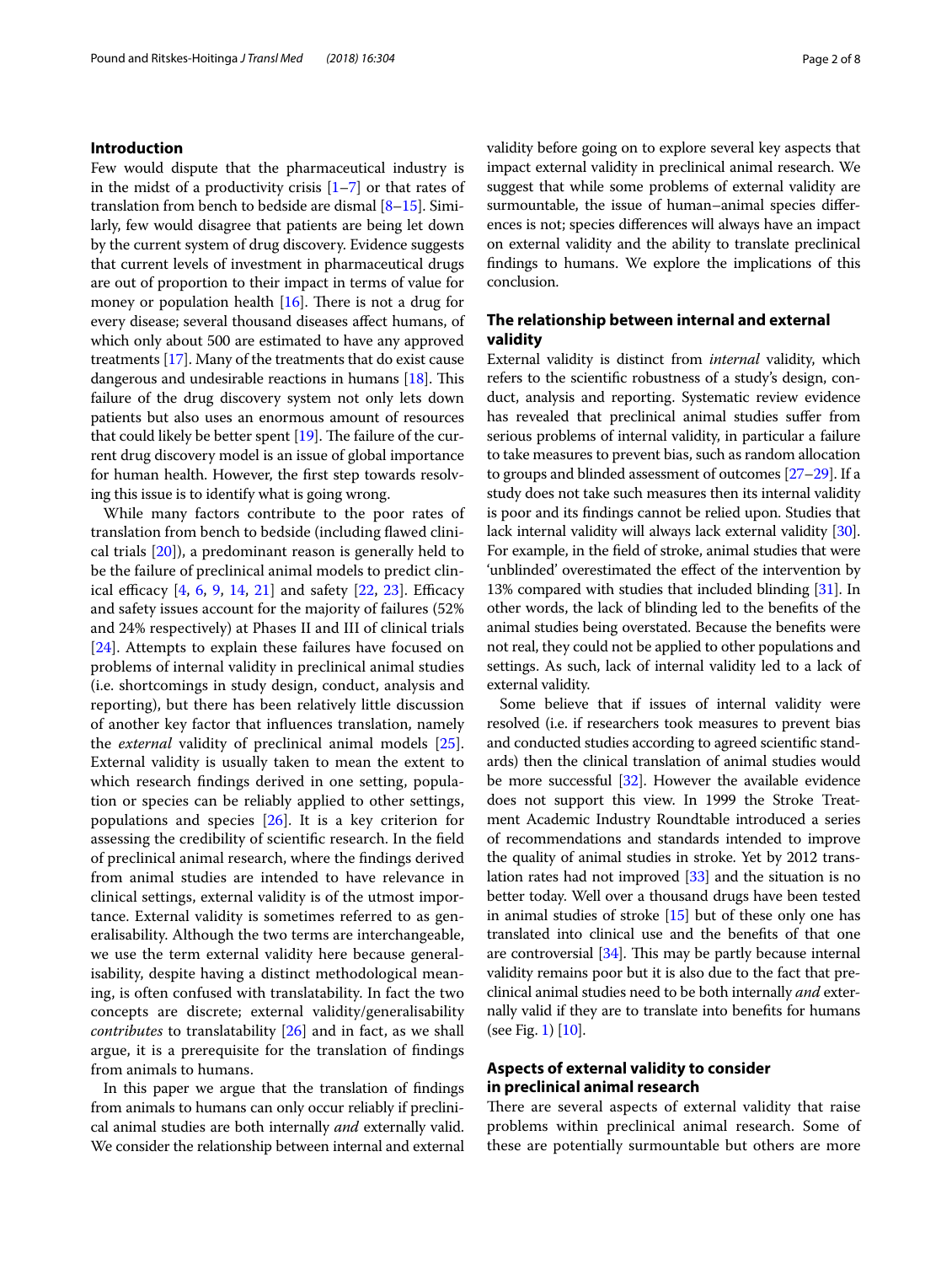

<span id="page-2-0"></span>intractable. We begin this section by refecting on the surmountable problems of external validity before going on to consider a problem of external validity that we regard as *insurmountable*, namely species diferences. We argue that even if the following surmountable issues of external validity were resolved, the issue of species differences would continue to undermine external validity and therefore clinical translation.

#### **Surmountable problems of external validity**

The unrepresentativeness of animal samples is a problem in preclinical research. In general the standardisation of laboratory animal populations produces homogenous samples that do not extrapolate to heterogeneous human populations [\[26](#page-6-12), [35](#page-6-20)]. In addition, laboratory animals may be housed in conditions that complicate the extrapolation of fndings to humans. For example the biology of laboratory mice may be afected by their being housed in samesex groups, by lack of opportunities for physical exercise, and by temperature [[36](#page-6-21)] and diet [[37](#page-6-22)]. Furthermore, the animals used in preclinical research tend to be young and healthy whereas many human diseases manifest in older age. For example, animal studies of osteoarthritis (OA) tend to use young animals of normal weight, whereas clinical trials focus mainly on older people with obesity [[38](#page-6-23)]. Animals used in stroke studies have tended to be young whereas human stroke is largely a disease of the elderly [[39](#page-6-24)]. It is not hard to see that in such cases the fndings from animal studies are unlikely to be applicable to human patient populations, i.e. they will lack external validity.

Furthermore, many animal models lack the complexity required to accurately mimic human conditions. Although there has been some success with diseases based on single gene defects that can be reproduced in animal models [\[16\]](#page-6-1), most human diseases tend to evolve over time as part of the human life course. For example, it may be possible to grow a breast tumour on a mouse model but this does not actually represent the human experience because most human breast cancer occurs post-menopausally. While some animal species may be better models of specifc diseases than others (e.g. horses have similar cartilage degenerative processes as humans [[40\]](#page-6-25)), in general the animal models currently used do not mimic the slow, progressive and degenerative nature of many human chronic diseases [[10](#page-5-6)], nor do they involve the complexity of comorbidity or polypharmacy (human patients often take more than one type of medication). To take the example of stroke again, many people with this disease have hypertension but preclinical animal studies of stroke have generally used healthy animals without comorbidities, which results in the efects of interventions being overestimated [[31](#page-6-16)]. In fact many experimental treatments for stroke are less efective in humans with hypertension [\[39](#page-6-24)]. Furthermore, recovery from a severe stroke can take years for humans but animals can recover from experimental stroke within days or weeks [\[41](#page-6-26)]. Additionally, while human stroke is highly heterogeneous the four most commonly used stroke animal models are all of ischaemic stroke [[41](#page-6-26)].

Finally, animal models developed in the laboratory lack applicability to 'real life' clinical settings. To return to the example of OA, animals are usually given drugs for OA prophylactically, or in the early stages of OA, whereas in clinical trials humans are usually given drugs in the late stages of their disease [\[38](#page-6-23)]. Similarly, experimental drugs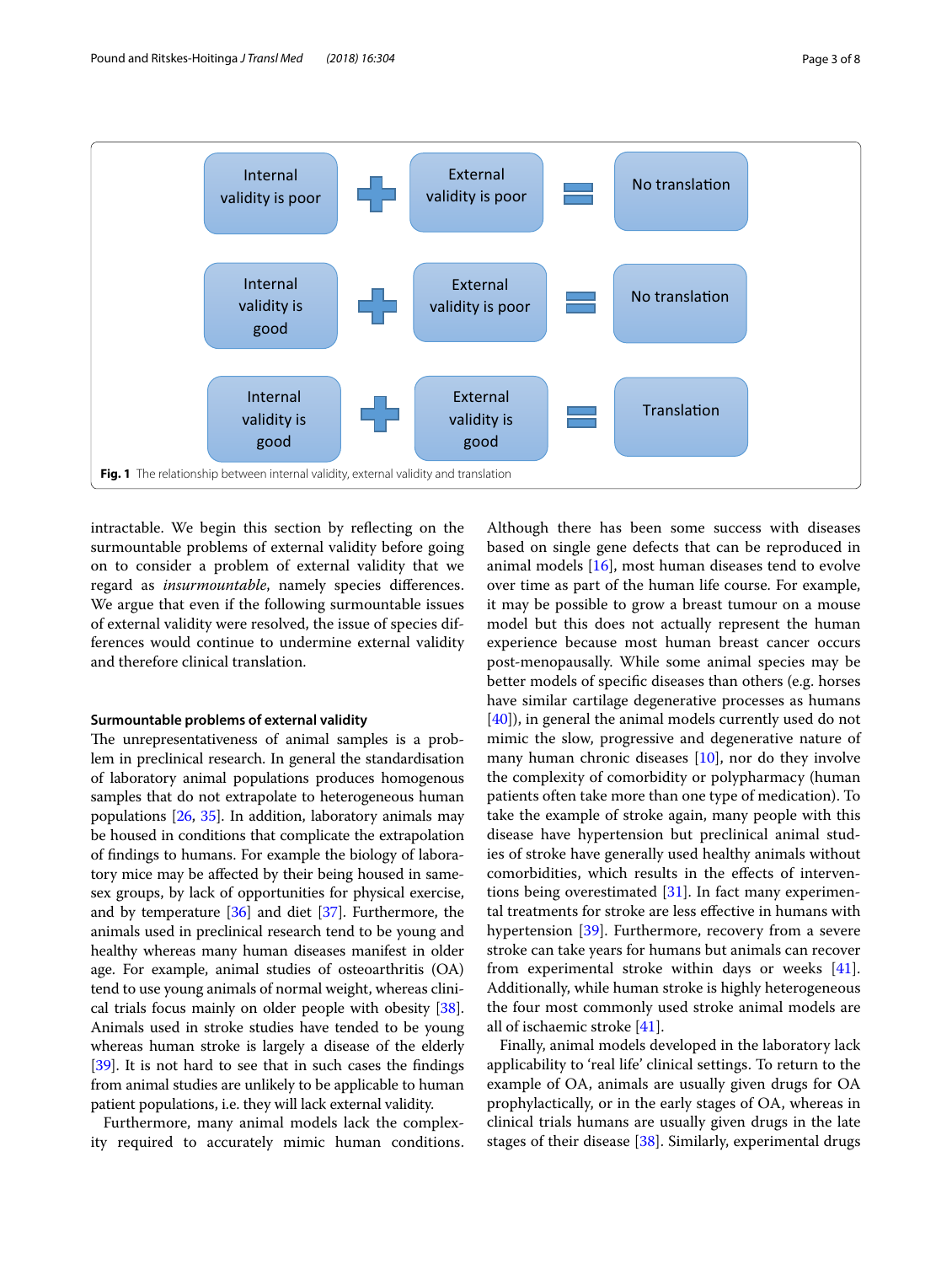for multiple sclerosis (MS) are most commonly administered to animals some days before neurological impairment. As these drugs may work by blocking the induction of the disease they are not relevant to the human condition because human patients cannot be identifed prior to the onset of their MS. Animal models of MS can only have clinical relevance if treatment is successfully started *after* the onset of symptoms [[42\]](#page-6-27). Animal models of Parkinson's disease pose a similar problem [\[43](#page-6-28)], as do those of infammatory bowel disease [\[44](#page-6-29)]. Again, in the case of stroke, Tirilazad was able to successfully treat animals if given within 10 min of stroke induction but humans are highly unlikely to be able to access treatment for stroke within 10 min. In clinical trials humans were given Tirilazad within a more realistic 5 h and the trials were unsuc-cessful [\[39](#page-6-24)]. The choice of animal models across a range of felds appears to lack rationality in terms of evidencebase or appropriateness in relation to the relevant human condition  $[40, 44]$  $[40, 44]$  $[40, 44]$  $[40, 44]$ .

These failures of animal models to accurately represent human diseases and clinical contexts are sometimes described as failures of construct validity, which is generally understood to be a subset of external validity [\[10](#page-5-6), [45\]](#page-6-30). As noted above, these failures, which may be in part due to academic pressures to produce quick, high impact papers [\[46\]](#page-6-31) can potentially be resolved, although some of the solutions raise serious ethical issues (e.g. animal models that involve ageing and comorbidity are likely to be more externally valid but because the harms to animals are protracted they are more likely to be considered severe). Yet even if all the surmountable problems of external validity described above were resolved, one intractable problem would remain. Species diferences, i.e. the diferences between animals and humans in terms of their underlying biology, would continue to undermine external validity.

### **The insurmountable problem of external validity: species diferences**

Perlman [\[36](#page-6-21), [47\]](#page-6-32), an evolutionary biologist, points out that mice (the most frequently used animals in research) and humans have a high level of genetic homology as well as many biochemical and physiological similarities. He notes however, that the lineages that led to modern rodents and primates diverged around 85 million years ago and that since then, the species in these lineages have become adapted to very diferent environments. As a result, mice and humans now have very diferent life histories, they eat diferent diets, have diferent levels of physical activity, are exposed to diferent environmental toxins and pathogens and have diferent microbiomes. Because they harbour diferent sets of pathogens and microbiomes, host–pathogen and host–microbiome coevolution has led to evolved diferences between the human and mouse immune systems [\[36,](#page-6-21) [47](#page-6-32)]. Furthermore, Perlman  $[36]$  $[36]$  $[36]$  suggests that due to different network architectures between mice and humans and diferent genotype–phenotype relationships, the relationships between genotype and disease are likely to difer in these two species. Critically Perlman notes that while mice and other animals may be useful for understanding processes that arose early in evolution and that humans share with other species, they are less likely to be useful for understanding chronic non-communicable diseases because the pathogenesis of these diseases is enmeshed in our unique, evolved life histories [\[36](#page-6-21), [47,](#page-6-32) [48](#page-6-33)].

Nevertheless there is a strong assumption among the biomedical community that gene functions and developmental systems are conserved between animals and humans [\[49\]](#page-6-34). Moreover, there appears to be little interest within the biomedical community in verifying this assumption, or in the evidence emerging from evolutionary developmental biology indicating that gene functions and gene networks diverge through evolution [\[50](#page-6-35)]. Commentators have observed that the animal model paradigm tends to discourage any critical appraisal of species diferences, encouraging instead a view that animal based fndings are generally applicable to humans [[50](#page-6-35), [51\]](#page-6-36) and emphasising the commonalities rather than the differences  $[21]$  $[21]$ . Preuss  $[50]$  suggests that if species differences are acknowledged they tend to be 'soft-peddled' or treated as 'noise', again noting that researchers focus on 'commonalities' and 'basic uniformity' instead. But as Perlman [\[36](#page-6-21)] notes, biology is characterized by diversity as well as unity; evolution is 'descent with modifcation' [[52\]](#page-6-37).

Unfortunately, focusing on the commonalities without acknowledging diference is problematic. Sjoberg [[53](#page-6-38)] argues that crude inferences are made about the properties of one group (humans) based on observations from another group (animals), simply because both groups have some other property in common (genetic similarity). Sjoberg uses the example of Jack and Jill: if Jack is clumsy then it might be inferred that his sibling Jill is also clumsy. However there is no evidence that Jill is clumsy and the argument is based solely on the observation that Jack and Jill have genetic properties in common. This reasoning, which relies purely on an *assumption* of similarity (rather than its empirical demonstration), underpins the use of animals as models of human disease. As Wall and Shani [[21\]](#page-6-7) note, the assumption is that if two systems are homologous then they are likely to function similarly. However this is incorrect; while some molecular pathways may appear identical between humans and animals, there may be diferences, for example in specifc receptors and enzymes, that will cause them to behave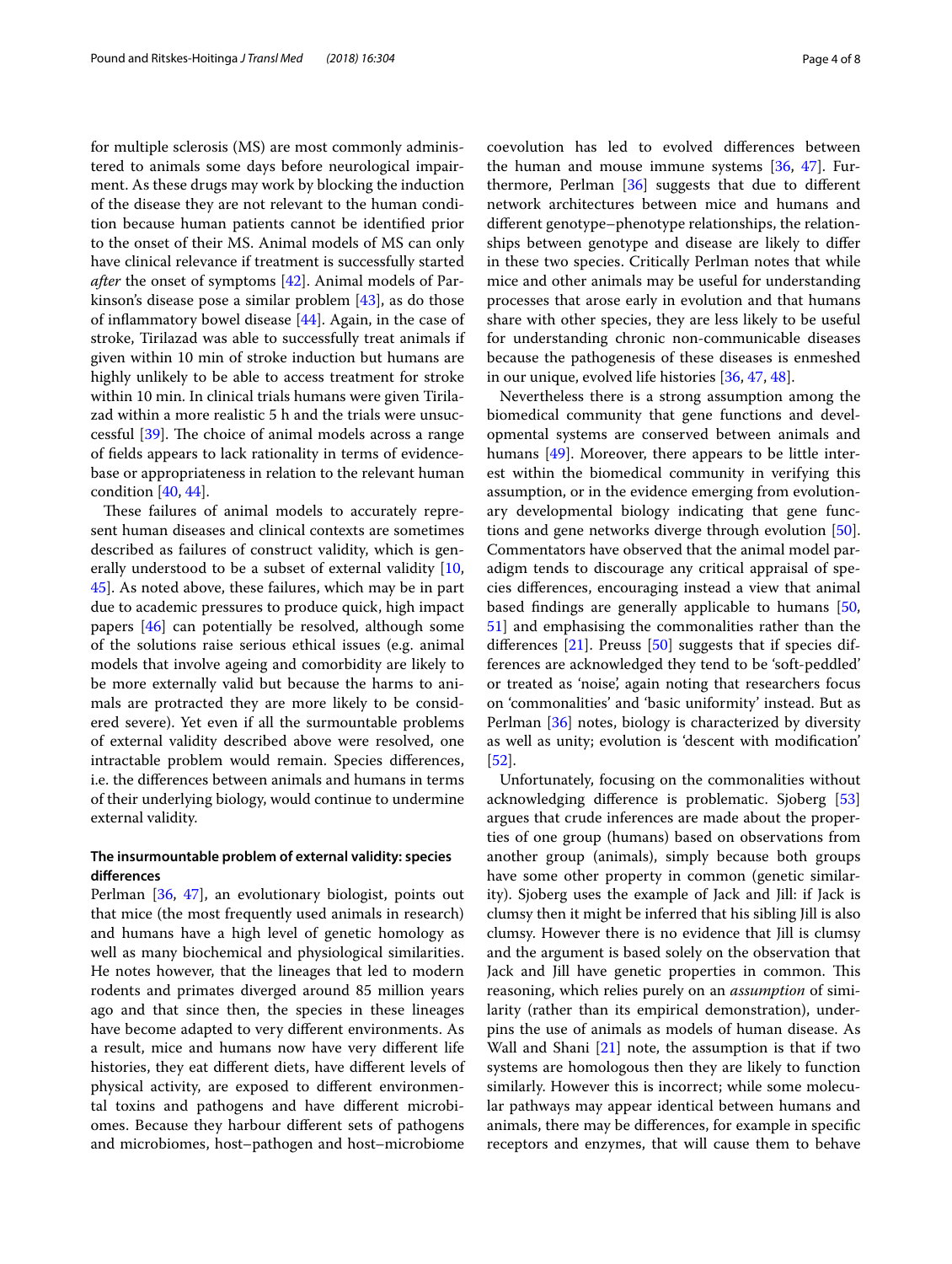very diferently [[54\]](#page-6-39). Non-human primates are often cited as having great genetic similarity with humans, but this belies the fact that in complex living systems even minor diferences can result in signifcant diferences in biologi-cal processes and outcomes [\[55](#page-6-40)]. The case of TGN1412, which was tested in non-human primates precisely because of their close relation with humans, amply demonstrates this. After just a few minutes of being infused with a dose 500 times smaller than that found safe in animal studies, all six human volunteers started sufering severe cytokine release syndrome leading to severe infammation and multiple organ failure [\[56](#page-6-41)]. Wall and Shani [[21\]](#page-6-7) suggest that in some cases animal models can serve as a good analogue to study general principles, *but not specifc details.* Details matter when it comes to developing safe and efective drugs for humans. As they write, 'On average, the extrapolated results from studies using tens of millions of animals fail to accurately predict human responses.' Consequently, they conclude that it is probably inadvisable to use animal models for extrapolation.

## **What can be done about the problem of species diferences?**

Transgenic mouse models were intended to enhance the external validity of animal models but as Geerts [\[9](#page-5-5)] suggests, if translation rates are anything to go by they have failed. This is because the paradigm suffers from the same problems; the SOD1 transgenic mouse, for example, appears to mimic humans in terms of some of the characteristics of motor neurone disease, but this is no guarantee that the same mechanisms are involved  $[10, 57]$  $[10, 57]$  $[10, 57]$  $[10, 57]$ . Lynch  $[49]$  suggests that a way forward might be to empirically demonstrate (rather than assume) the similarity between animal and human genes with regard to the function being studied. Likewise, Seok et al. [[12](#page-6-43)] suggest that researchers should specify in advance the extent to which their animal model mimics the molecular behaviour of the key genes and key pathways thought to be important for the human disease under investigation. While this would appear to provide an answer however, it potentially leads us towards another problem of reasoning, namely the 'extrapolator's circle'. In other words, if we want to determine whether a mechanism in animals is sufficiently similar to the mechanism in humans to justify extrapolation, we must know how the relevant mechanism in humans operates. But if we already know about the mechanism in humans then the initial animal study is likely to have been redundant [\[58](#page-6-44)] (depending upon the purpose of that animal study [[59\]](#page-6-45)).

Consequently we suggest that animal–human species diferences constitute a problem of external validity that cannot be overcome. Imagine that the next several decades are spent resolving the myriad problems of internal validity and the surmountable aspects of external validity (i.e. the representativeness of animal samples and the clinical relevance of animal models). While vast resources would be expended and colossal numbers of animals used and killed in this endeavour the end result would be only modest; the robustness of animal studies and the clinical relevance of animal models would likely improve *to some extent*. This unremarkable result would be due to the fact that despite improvements in animal models, the intractable issue of species diferences would remain and would continue to make extrapolation from animals to humans unreliable. Along the way there might be some serendipitous fndings but serendipity is not a reliable scientific method. Thus decades from now preclinical animal studies would still fail to reliably and consistently predict human responses and the fndings from preclinical animal models would still fail to translate into benefits for humans. This is essentially the uninspiring scenario proposed by those who insist that the answer to the problem of translation lies in improving animal studies and animal models. This scenario is particularly unexciting given that current attempts to improve matters have so far failed [\[33,](#page-6-18) [60](#page-6-46), [61\]](#page-6-47).

An alternative approach, and one taken by an increasing number of scientists, is to consider a paradigm for drug discovery that cuts out the uncertainty introduced by species diferences [\[4](#page-5-3), [6,](#page-5-4) [7,](#page-5-1) [62\]](#page-6-48). Within this paradigm new, human-relevant approaches and technologies are considered, such as the generation of human induced pluripotent stem cells (iPSC), which can be used to create disease- or patient-specifc cell lines for testing potential drugs, micro-physiological systems known as 'organson-chips', and human organoids (three dimensional cell cultures that incorporate key features of organs). Many of these new techniques integrate with in silico approaches and with systems biology, seen by many as having potential to revolutionise medicine [\[63](#page-7-0), [64\]](#page-7-1) and drug discovery [[2\]](#page-5-7). Given that the return on investment for developing a new drug decreased from 10% in 2010 to 3% in 2017, the pharmaceutical industry certainly perceives a need to do things diferently [[5\]](#page-5-8) and there is some considerable optimism, both within industry [\[4](#page-5-3), [6](#page-5-4)] and elsewhere, about the potential of these new approaches to increase the speed and accuracy of drug discovery. The US is making signifcant investments in organ-on-chip technologies [\[7](#page-5-1)] and the Netherlands is aiming to phase out animal use in the regulatory safety testing of medicines and chemicals by 2025 [\[65](#page-7-2)] regarding new technologies as able to increase research relevance and deliver more reliable risk assessments whilst maintaining existing safety levels [\[66](#page-7-3)]. Systematic reviews are being used to review legacy data on drug safety [\[67\]](#page-7-4) and this evidence, alongside low-risk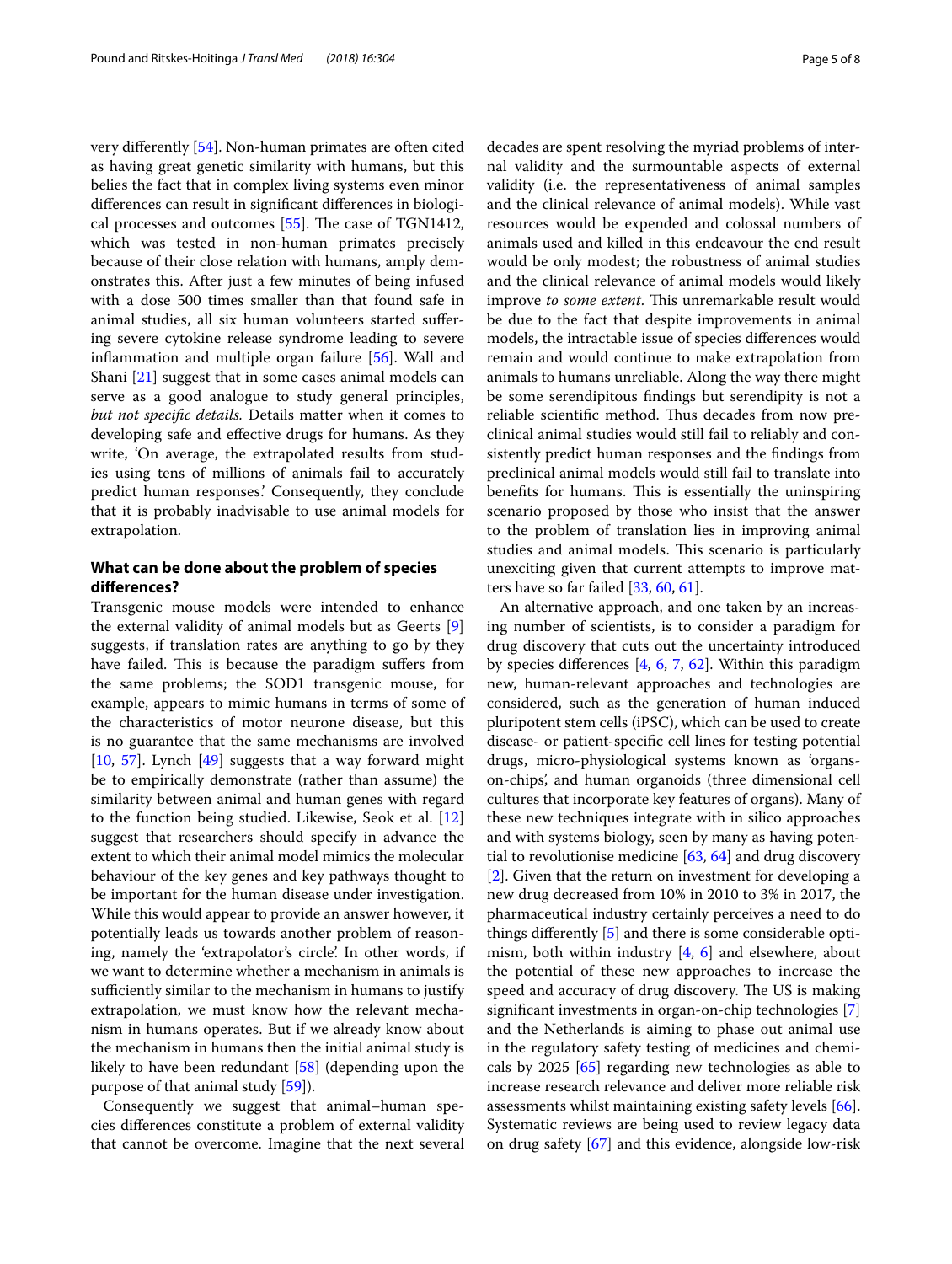approaches such as microdosing in clinical trials [\[68](#page-7-5)], could provide a valuable safeguard during a transition to new technologies [\[69\]](#page-7-6). Systematic reviews will also have a role in synthesising emerging evidence about the efficacy of new technologies. Initial fndings suggest that organson-chips [[70](#page-7-7), [71\]](#page-7-8) and in silico approaches [[72\]](#page-7-9) may have advantages over animal studies in terms of predicting adverse drug reactions. New physiologically relevant technologies also appear more capable of illuminating mechanisms of toxicity than animal studies [\[73–](#page-7-10)[75\]](#page-7-11).

#### **Conclusion**

We have argued that translation from animals to humans can only occur if preclinical animal studies are both internally and externally valid. We have also suggested that external validity consists of potentially modifable features (e.g. representativeness of animal samples, clinical relevance of animal models) and unmodifable features (animal–human species differences). Thus we suggest that while some aspects of animal models can be improved to a limited extent, they can never be fully externally valid because of the uncertainty introduced by animal–human species diferences. If the aim is to improve clinical translation and ultimately address patients' needs for safe and efective treatments, the frst step is to acknowledge where current systems are failing.

We noted that those conducting preclinical animal research appear to downplay the problem of animal–human species diferences but interestingly, other researchers and commentators in the feld do similarly. Although they may briefy acknowledge that species diferences constitute a problem for external validity, the tendency is to focus on other, potentially modifable, aspects of external validity  $[10, 26]$  $[10, 26]$  $[10, 26]$  $[10, 26]$ . This is perhaps understandable, since acknowledging the issue of species diferences entails confronting the possibility that the preclinical animal research paradigm no longer has a great deal to offer. That possibility is alarming, not only to scientists who conduct animal research but also to those attempting to improve it. Yet there is a way forward. Research methods and technologies that are physiologically relevant to humans obviate the need for animals and thus eliminate the problem of animal–human species differences. As a recent industry report [[6\]](#page-5-4) concluded, the time has come to humanise medicine. For the sake of patients and animals, we agree.

#### **Authors' contributions**

PP conceived the idea for this paper and wrote the first draft. MR-H contributed conceptually with ideas and comments. Both authors critically revised and edited subsequent drafts before approving the fnal version. Both authors read and approved the fnal manuscript.

#### **Author details**

Safer Medicines Trust, PO Box 122, Kingsbridge TQ7 9AX, UK. <sup>2</sup> SYRCLE, Department for Health Evidence, Radboud University Medical Center, PO Box 9101, Route 133, 6500 HB Nijmegen, The Netherlands.

#### **Acknowledgements**

Thank you to Kathy Archibald for commenting on drafts of this paper.

#### **Competing interests**

PP declares that she has no competing interests. MR-H is a member of the council of management of the UK registered company Laboratory Animals Ltd (LAL). LAL issues the journal Laboratory Animals. The position is unpaid but travel to LAL meetings is reimbursed. The journal's profts are used for charitable purposes, subsidising educational projects in laboratory animal science and welfare.

**Availability of data and materials**

Not applicable.

#### **Consent for publication**

Not applicable.

**Ethics approval and consent to participate** Not applicable.

#### **Funding**

The authors received no specifc funding for this work.

#### **Publisher's Note**

Springer Nature remains neutral with regard to jurisdictional claims in published maps and institutional afliations.

Received: 5 September 2018 Accepted: 31 October 2018 Published online: 07 November 2018

#### **References**

- <span id="page-5-0"></span>Paul SM, Mytelka DS, Dunwiddie CT, Persinger CC, Munos BH, Lindborg SR, et al. How to improve R&D productivity: the pharmaceutical industry's grand challenge. Nat Rev Drug Discov. 2010;9(3):203.
- <span id="page-5-7"></span>2. Loscalzo J. Personalized cardiovascular medicine and drug development: time for a new paradigm. Circulation. 2012;125(4):638–45.
- 3. Hay M, Thomas DW, Craighead JL, Economides C, Rosenthal J. Clinical development success rates for investigational drugs. Nat Biotechnol. 2014;32(1):40.
- <span id="page-5-3"></span>4. Innovate UK. A non-animal technologies roadmap for the UK: advancing predictive biology. 2015. [https://assets.publishing.service.gov.uk/](https://assets.publishing.service.gov.uk/government/uploads/system/uploads/attachment_data/file/474558/Roadmap_NonAnimalTech_final_09Nov2015.pdf) [government/uploads/system/uploads/attachment\\_data/fle/47455](https://assets.publishing.service.gov.uk/government/uploads/system/uploads/attachment_data/file/474558/Roadmap_NonAnimalTech_final_09Nov2015.pdf) [8/Roadmap\\_NonAnimalTech\\_fnal\\_09Nov2015.pdf.](https://assets.publishing.service.gov.uk/government/uploads/system/uploads/attachment_data/file/474558/Roadmap_NonAnimalTech_final_09Nov2015.pdf) Accessed 22 May 2018.
- <span id="page-5-8"></span>5. Deloitte. A new future for R&D? Measuring the return from pharmaceutical innovation 2017. 2017. [https://www2.deloitte.com/content/dam/](https://www2.deloitte.com/content/dam/Deloitte/uk/Documents/life-sciences-health-care/deloitte-uk-measuring-roi-pharma.pdf) [Deloitte/uk/Documents/life-sciences-health-care/deloitte-uk-measu](https://www2.deloitte.com/content/dam/Deloitte/uk/Documents/life-sciences-health-care/deloitte-uk-measuring-roi-pharma.pdf) [ring-roi-pharma.pdf](https://www2.deloitte.com/content/dam/Deloitte/uk/Documents/life-sciences-health-care/deloitte-uk-measuring-roi-pharma.pdf). Accessed 10 July 2018.
- <span id="page-5-4"></span>6. BioIndustry Association and Medicines Discovery Catapult. State of the Discovery Nation 2018 and the role of the Medicines Discovery Catapult. 2018. [https://md.catapult.org.uk/FlipBuilder/mobile/index.html.](https://md.catapult.org.uk/FlipBuilder/mobile/index.html) Accessed 25 May 2018.
- <span id="page-5-1"></span>7. Marshall LJ, Austin CP, Casey W, Fitzpatrick SC, Willett C. Recommendations toward a human pathway-based approach to disease research. Drug Discov Today. 2018. [https://doi.org/10.1016/j.drudis.2018.05.038.](https://doi.org/10.1016/j.drudis.2018.05.038)
- <span id="page-5-2"></span>8. Contopoulos-Ioannidis DG, Ntzani EE, Ioannidis JPA. Translation of highly promising basic science research into clinical applications. Am J Med. 2003;114:477–84.
- <span id="page-5-5"></span>9. Geerts H. Of mice and men. Bridging the translational disconnect in CNS drug discovery. CNS Drugs. 2009;23(1):915–26.
- <span id="page-5-6"></span>10. Van der Worp HB, Howells DW, Sena ES, Porritt MJ, Rewell S, O'Collins V, Macleod MR. Can animal models of disease reliably inform human studies? PLoS Med. 2010;7(3):e1000245.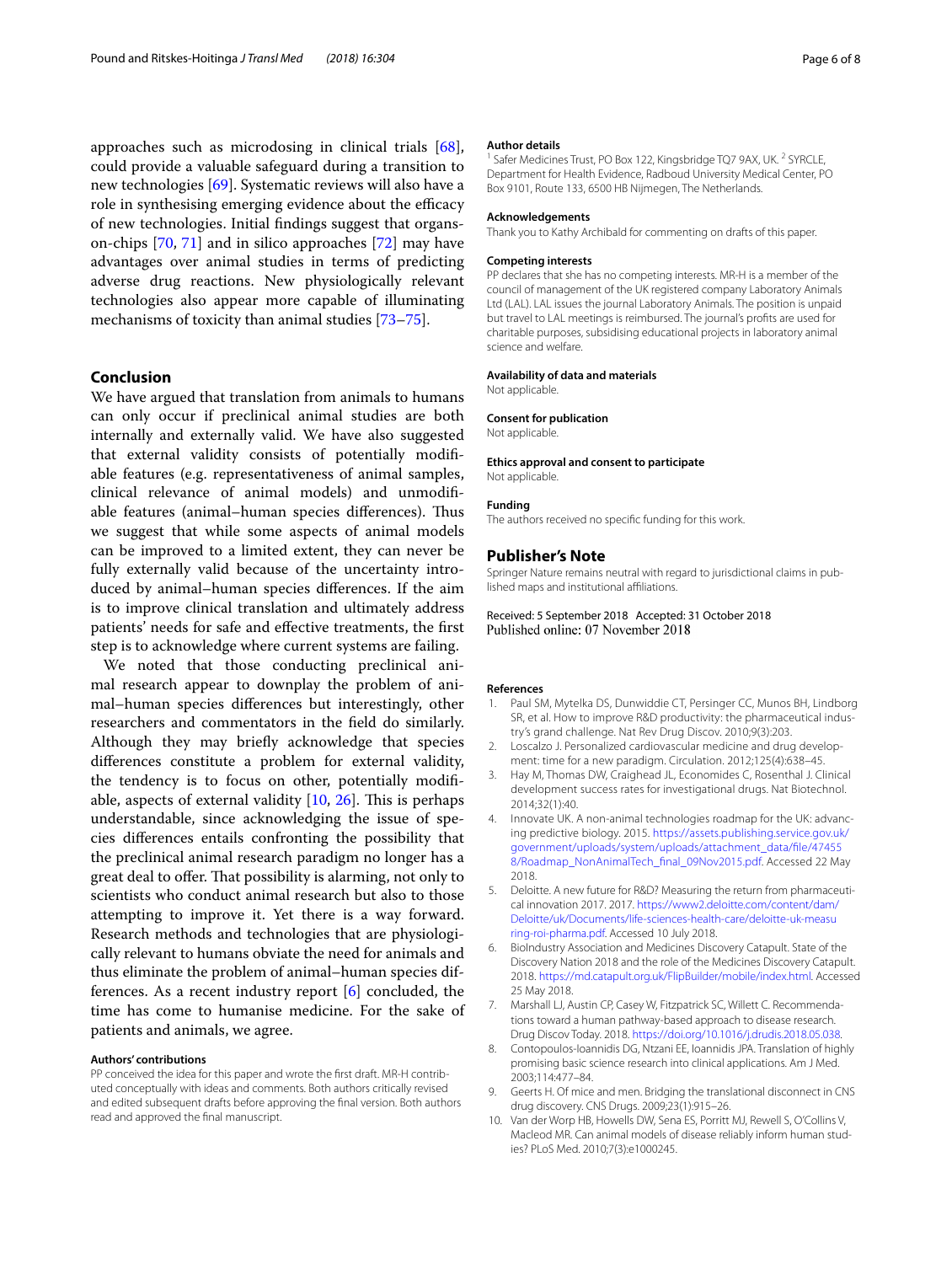- 11. Howells DW, Sena ES, O'collins V, Macleod MR. Improving the efficiency of the development of drugs for stroke. Int J Stroke. 2012;7(5):371–7.
- <span id="page-6-43"></span>12. Seok J, Warren S, Cuenca A, Mindrinos M, Baker H, Xu W, et al. Genomic responses in mouse models poorly mimic human infammatory diseases. Proc Natl Acad Sci. 2013;110(9):3507–12.
- 13. Cummings JL, Morstorf T, Zhong K. Alzheimer's disease drug-development pipeline: few candidates, frequent failures. Alzheimer's Res Ther. 2014;6(4):37. <https://doi.org/10.1186/alzrt269>.
- <span id="page-6-6"></span>14. Perrin S. Preclinical research: make mouse studies work. Nature. 2014;507:423–5.
- <span id="page-6-0"></span>15. O'Collins VE, Macleod MR, Donnan GA, Horky LL, van der Worp BH, Howells DW. 1,026 experimental treatments in acute stroke. Ann Neurol. 2006;59(3):467–77.
- <span id="page-6-1"></span>16. Jones R, Wilsdon J. The biomedical bubble. 2018. Nesta. [https://www.](https://www.nesta.org.uk/report/biomedical-bubble/) [nesta.org.uk/report/biomedical-bubble/.](https://www.nesta.org.uk/report/biomedical-bubble/) Accessed 13 Aug 2018.
- <span id="page-6-2"></span>17. NCATS 2017. Transforming translational science. Fall 2017. [https://ncats](https://ncats.nih.gov/files/NCATS-factsheet.pdf) [.nih.gov/fles/NCATS-factsheet.pdf](https://ncats.nih.gov/files/NCATS-factsheet.pdf). Accessed 9 Aug 2018.
- <span id="page-6-3"></span>18. Pirmohamed M, James S, Meakin S, Green C, Scott AK, Walley TJ, Farrar K, Park BK, Breckenridge AM. Adverse drug reactions as cause of admission to hospital: prospective analysis of 18 820 patients. BMJ. 2004;329(7456):15–9.
- <span id="page-6-4"></span>19. Chalmers I, Glasziou P. Avoidable waste in the production and reporting of research evidence. Lancet. 2009;374(9683):86–9.
- <span id="page-6-5"></span>20. Heneghan C, Goldacre B, Mahtani KR. Why clinical trial outcomes fail to translate into benefts for patients. Trials. 2017;18:122. [https://doi.](https://doi.org/10.1186/s13063-017-1870-2) [org/10.1186/s13063-017-1870-2.](https://doi.org/10.1186/s13063-017-1870-2)
- <span id="page-6-7"></span>21. Wall RJ, Shani M. Are animal models as good as we think? Theriogenology. 2008;69:2–9.
- <span id="page-6-8"></span>22. Waring MJ, Arrowsmith J, Leach AR, Leeson PD, Mandrell S, Owen RM, et al. An analysis of the attrition of drug candidates from four major pharmaceutical companies. Nat Rev Drug Discov. 2015;14(7):475–86.
- <span id="page-6-9"></span>23. Hwang TJ, Carpenter D, Laufenburger JC, Wang B, Franklin JM, Kesselheim AS. Failure of investigational drugs in late-stage clinical development and publication of trial results. JAMA Intern Med. 2016;176(12):1826–33.
- <span id="page-6-10"></span>24. Harrison RK. Phase II and phase III failures: 2013–2015. Nat Rev Drug Discov. 2016;15:817–8.
- <span id="page-6-11"></span>25. Henderson VC, Kimmelman J, Fergusson D, Grimshaw JM, Hackam DG. Threats to validity in the design and conduct of preclinical efficacy studies: a systematic review of guidelines for in vivo animal experiments. PLoS Med. 2013;10(7):e1001489.
- <span id="page-6-12"></span>26. Bailoo JD, Reichlin TS, Würbel H. Refnement of experimental design and conduct in laboratory animal research. ILAR J. 2014;55(3):383–91.
- <span id="page-6-13"></span>27. Hooijmans CR, Ritskes-Hoitinga M. Progress in using systematic reviews of animal studies to improve translational research. PLoS Med. 2013;10(7):e1001482.
- 28. Hirst J, Howick J, Aronson J, Roberts N, Perera R, Koshiaris C, et al. The need for randomization in animal trials: an overview of systematic reviews. PLoS ONE. 2014;9(6):e98856.
- <span id="page-6-14"></span>29. Henderson VC, Demko N, Hakala A, MacKinnon N, Federico CA, Fergusson D, et al. A meta-analysis of threats to valid clinical inference in preclinical research of sunitinib. Elife. 2015;4:e08351.
- <span id="page-6-15"></span>30. Consort Statement. Section 21: generalisability. 2010. [http://www.conso](http://www.consort-statement.org/checklists/view/32%e2%80%93consort-2010/120-generalisability) [rt-statement.org/checklists/view/32–consort-2010/120-generalisability.](http://www.consort-statement.org/checklists/view/32%e2%80%93consort-2010/120-generalisability) Accessed 21 May 2018.
- <span id="page-6-16"></span>31. Crossley NA, Sena E, Goehler J, Horn J, van der Worp B, Bath PM, Macleod M, Dirnagl U. Empirical evidence of bias in the design of experimental stroke studies: a metaepidemiologic approach. Stroke. 2008;39(3):929–34.
- <span id="page-6-17"></span>32. Dirnagl U, Endres M. Found in translation. Stroke. 2014;45:1510–8.
- <span id="page-6-18"></span>33. Sutherland BA, Minnerup J, Balami JS, Arba F, Buchan AM, Kleinschnitz C. Neuroprotection for ischaemic stroke: translation from the bench to the bedside. Int J Stroke. 2012;7(5):407–18.
- <span id="page-6-19"></span>34. Sandercock PA, Ricci S. Controversies in thrombolysis. Curr Neurol Neurosci Rep. 2017;17(8):60.
- <span id="page-6-20"></span>35. Voelkl B, Vogt L, Sena ES, Würbel H. Reproducibility of preclinical animal research improves with heterogeneity of study samples. PLoS Biol. 2018;16(2):e2003693. [https://doi.org/10.1371/journal.pbio.2003693.](https://doi.org/10.1371/journal.pbio.2003693)
- <span id="page-6-21"></span>36. Perlman RL. Mouse models of human disease. An evolutionary perspective. Evol Med Public Health. 2016;2016(1):170–6.
- <span id="page-6-22"></span>37. Martin B, Ji S, Maudsley S, Mattson MP. 'Control' laboratory rodents are metabolically morbid: why it matters. Proc Natl Acad Sci. 2010;107(14):6127–33.
- <span id="page-6-23"></span>38. Malfait AM, Little CB. On the predictive utility of animal models of osteoarthritis. Arthritis Res Ther. 2015;17(1):225.
- <span id="page-6-24"></span>39. Howells D, Macleod M. Evidence-based translational medicine. Stroke. 2013;44:1466–71.
- <span id="page-6-25"></span>40. de Vries RB, Buma P, Leenaars M, Ritskes-Hoitinga M, Gordijn B. Reducing the number of laboratory animals used in tissue engineering research by restricting the variety of animal models. Articular cartilage tissue engineering as a case study. Tissue Eng Part B Rev. 2012;18(6):427–35.
- <span id="page-6-26"></span>41. Corbett D, Carmichael ST, Murphy TH, Jones TA, Schwab ME, Jolkkonen J, et al. Enhancing the alignment of the preclinical and clinical stroke recovery research pipeline: consensus-based core recommendations from the stroke recovery and rehabilitation roundtable translational working group. Int J Stroke. 2017;12(5):462–71.
- <span id="page-6-27"></span>42. Vesterinen HM, Sena E, French-Constant C, Williams A, Chandran S, Macleod M. Improving the translational hit of experimental treatments in multiple sclerosis. Mult Scler J. 2010;16(9):1044–55.
- <span id="page-6-28"></span>43. Zeiss CJ, Allore HG, Beck AP. Established patterns of animal study design undermine translation of disease-modifying therapies for Parkinson's disease. PLoS ONE. 2017;12(2):e0171790.
- <span id="page-6-29"></span>44. Zeeff SB, Kunne C, Bouma G, de Vries RB, te Velde AA. Actual usage and quality of experimental colitis models in preclinical efficacy testing: a scoping review. Infamm Bowel Dis. 2016;22(6):1296–305.
- <span id="page-6-30"></span>45. Vervliet B, Raes F. Criteria of validity in experimental psychopathology: application to models of anxiety and depression. Psychol Med. 2013;43(11):2241–4.
- <span id="page-6-31"></span>46. Macleod MR, Michie S, Roberts I, Dirnagl U, Chalmers I, Ioannidis JP, Salman RA, Chan AW, Glasziou P. Biomedical research: increasing value, reducing waste. Lancet. 2014;383(9912):101–4.
- <span id="page-6-32"></span>47. Perlman RL. Response to: is animal research sufficiently evidence based to be a cornerstone of biomedical research? BMJ. 2014;348:g3387.
- <span id="page-6-33"></span>48. Perlman RL. Evolution and medicine. Oxford: Oxford University Press; 2013.
- <span id="page-6-34"></span>49. Lynch VJ. Use with caution: developmental systems divergence and potential pitfalls of animal models. Yale J Biol Med. 2009;82(2):53.
- <span id="page-6-35"></span>50. Preuss TM. Who's afraid of *Homo sapiens*? J Biomed Discov Collab. 2006;1(1):17.
- <span id="page-6-36"></span>51. Langley G. Considering a new paradigm for Alzheimer's disease research. Drug Discov Today. 2014;19(8):114–1124.
- <span id="page-6-37"></span>52. Darwin C. On the origin of species by means of natural selection. London: John Murray; 1859.
- <span id="page-6-38"></span>53. Sjoberg E. Logical fallacies in animal model research. Behav Brain Funct. 2017;13(1):3.
- <span id="page-6-39"></span>54. Mestas J, Hughes CC. Of mice and not men: diferences between mouse and human immunology. J Immunol. 2004;172(5):2731–8.
- <span id="page-6-40"></span>55. Bailey J, Taylor K. Non-human primates in neuroscience research: the case against its scientifc necessity. ATLA. 2016;43(1):43–69.
- <span id="page-6-41"></span>56. Attarwala H. TGN1412: from discovery to disaster. J Young Pharm. 2010;2(3):332–6.
- <span id="page-6-42"></span>57. Greek R, Hansen L. Questions regarding the predictive value of one evolved complex adaptive system for a second: exemplifed by the SOD1 mouse. Prog Biophys Mol Biol. 2013;113:231–53.
- <span id="page-6-44"></span>58. Howick J, Glasziou P, Aronson J. Problems with using mechanisms to solve the problem of extrapolation. Theor Med Bioeth. 2013;34(4):275–91.
- <span id="page-6-45"></span>59. Kimmelman J, Mogil JS, Dirnagl U. Distinguishing between exploratory and confrmatory preclinical research will improve translation. PLoS Biol. 2014;12(5):e1001863.
- <span id="page-6-46"></span>60. Leung V, Rousseau-Blass F, Beauchamp G, Pang DSJ. ARRIVE has not ARRIVEd: support for the ARRIVE (Animal Research: Reporting of in vivo Experiments) quidelines does not improve the reporting quality of papers in animal welfare, analgesia or anesthesia. PLoS ONE. 2018;13(5):e0197882.
- <span id="page-6-47"></span>61. Enserink M. Sloppy reporting on animal studies proves hard to change. Science. 2017;357(6358):1337–8.
- <span id="page-6-48"></span>62. Ronaldson-Bouchard K, Vunjak-Novakovic G. Organs-on-a-chip: a fast track for engineered human tissues in drug development. Cell Stem Cell. 2018;22(3):310–24.